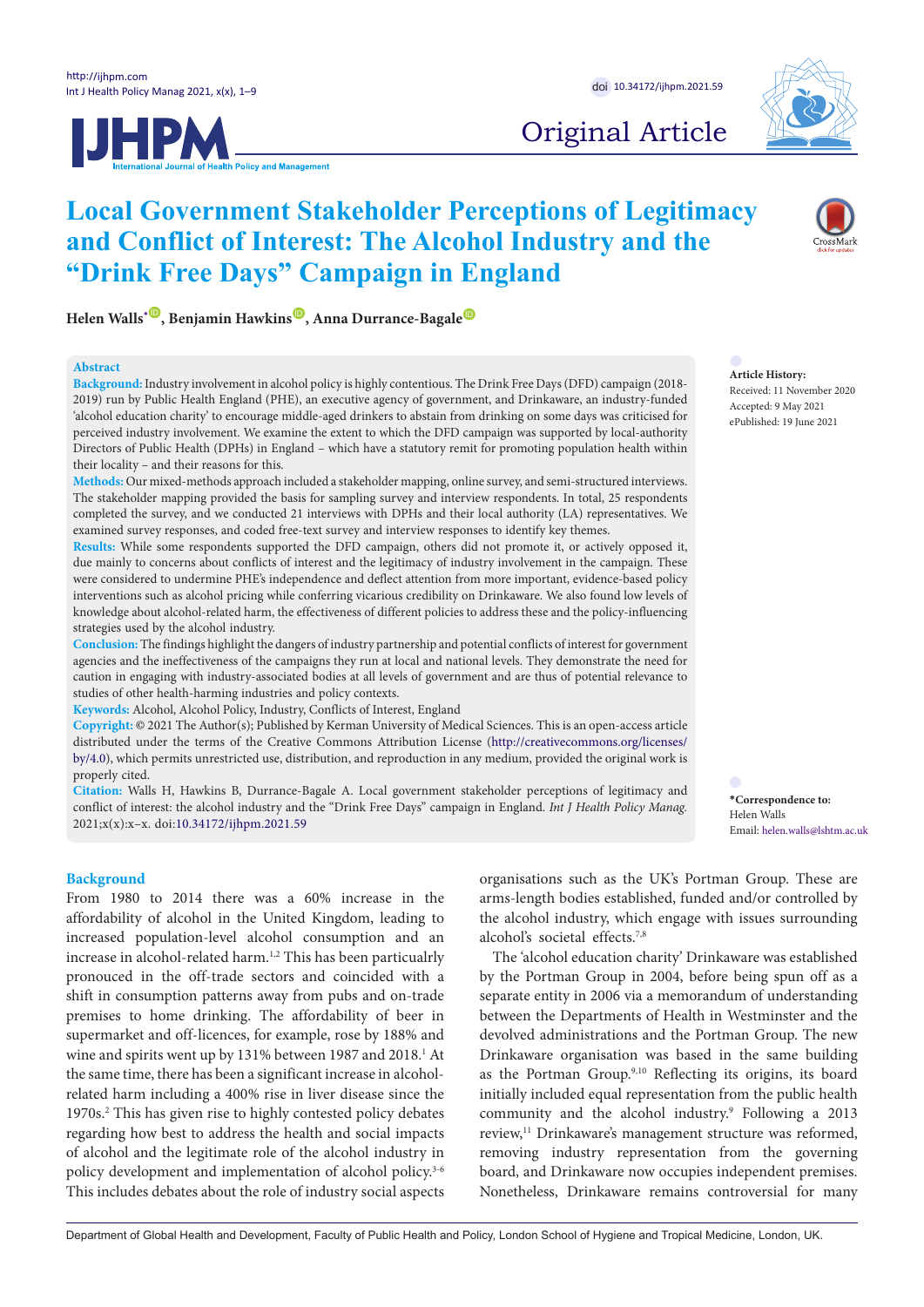## **Key Messages**

#### **Implications for policy makers**

- This study demonstrates the ways in which perceived conflicts of interest, arising from engagement with industry, may undermine the implementation of health policies and other initiatives at the local level.
- Policy-makers and implementers in national and local government should exercise caution when considering whether to partner, or otherwise engage, with health-harming industries in the development and delivery of policy measures.
- There is a need to address the often low levels of knowledge among policy-makers working in the area of alcohol and health, with regard to the nature of alcohol-related harms, the effectiveness of different types of policy to address these, as well as the strategies used by the alcohol industry to influence such policy-making.
- Policy-makers at all levels of government need to develop a more nuanced understanding of industry strategy and the ways in which influence may be exerted even when such actors present themselves as offering solutions to policy problems.

#### **Implications for the public**

The involvement of industry actors in the development and implementation of alcohol and other health policies is highly contentious. Public Health England's (PHE's) partnership with Drinkaware in the Drink Free Days (DFD) campaign provides a cautionary tale for policy-makers and implementers in national and local government faced with dilemmas about whether to engage with industry-funded bodies in the development or delivery of such measures. Industry participation in public health campaigns can often appear benign, but influence over policy often occurs in indirect ways. This may detract attention from other, more effective measures (eg, pricing increases or advertising restrictions), or shape the content of public messaging campaigns such as DFD. It is important, therefore, to be aware that Drinkaware is principally funded by the alcohol industry and how this may affect the issues they prioritise and the solutions they propose, as well as the effectiveness of government activities. Additionally, government agencies should be cautious in engaging such industry partners.

public health actors due to its ongoing dependence on the alcohol industry for over 90% of its funding, which is seen to create at least a potential conflict of interest (COI). The latter refers to a situation whereby the commercial or other interests of actors are affected by policy regimes in ways that make it inappropriate for them to be involved in the development and/or delivery of those policies.<sup>9,12,13</sup>

Controversy surrounding Drinkaware's role in policy delivery came to the fore in 2018 in relation to the Drink Free Days (DFD) campaign run in association with Public Health England (PHE); an executive agency of the Department of Health and Social Care, tasked with the promotion of population health in England. The DFD campaign sought to encourage drinkers aged 40-64 to abstain from drinking on certain days in line with the Chief Medical Officer's revised 2016 drinking guidelines.14 These guidelines state that men and women should not drink more than 14 units per week, and these should ideally be spread over the week, with individuals taking several drink-free days each week. Regular drinking can increase the risk of disease, including certain cancers, even when drinking fewer than 14 units weekly. Risks of acute injury increase 2- to 5-fold after drinking 5-7 units over a period as extended as 6 hours.14 In keeping with similar health messaging campaigns run by PHE, it was expected that local authority (LA) public health teams and Directors of Public Health (DPHs) – which have a statutory remit for promoting population health within their locality in England – would promote the campaign and use the associated materials in the service provision.

The PHE-Drinkaware co-branded campaign consisted of a website, mobile phone applications, radio and digital media campaign as well as supporting materials for LA public health actors to download and use. It ran in two waves from September to November 2018 and February to March 2019, and received extensive criticism from public health actors.<sup>15</sup> The partnership between PHE and Drinkaware led to concerns among some public health actors that the campaign may have proven ineffective or may even have undermined public health objectives. PHE thus undertook an independent review of the campaign to examine support among key stakeholders (ie, LA DPH) from which this study is drawn.

This article examines the extent to which, why and how, the DFD campaign was supported by local government public health actors and their perceptions of the campaign. In particular, it investigates how the controversial partnership between a government agency and an industry body affected the implementation of the campaign. While the scope of the article is limited to alcohol policy in England, the issues raised here about the effects of industry engagement, the perceptions of LA policy actors and the connections between central and local government on the effectiveness of health policies and programmes are applicable to other issues and policy contexts in which similar partnerships with controversial industries are considered.

#### **Methods**

We undertook a mixed-methods research approach involving the following steps: (1) stakeholder mapping; (2) online questionnaire-based survey; (3) semi-structured in-depth interviews. The stakeholder mapping<sup>16</sup> proceeded through analysis of PHE's website and related materials, LA websites of English DPHs, professional associations (eg, the British Medical Association) and health- and alcohol-focused nongovernmental and civil society organisations (eg, Royal Society of Public Health) to identify relevant policy actors including LA DPHs in England. This provided the basis for the purposive sampling of respondents for the survey and semi-structured interviews. We identified 134 DPH posts across the 152 LAs in England, with 118 individual DPHs currently in post at the time of the study.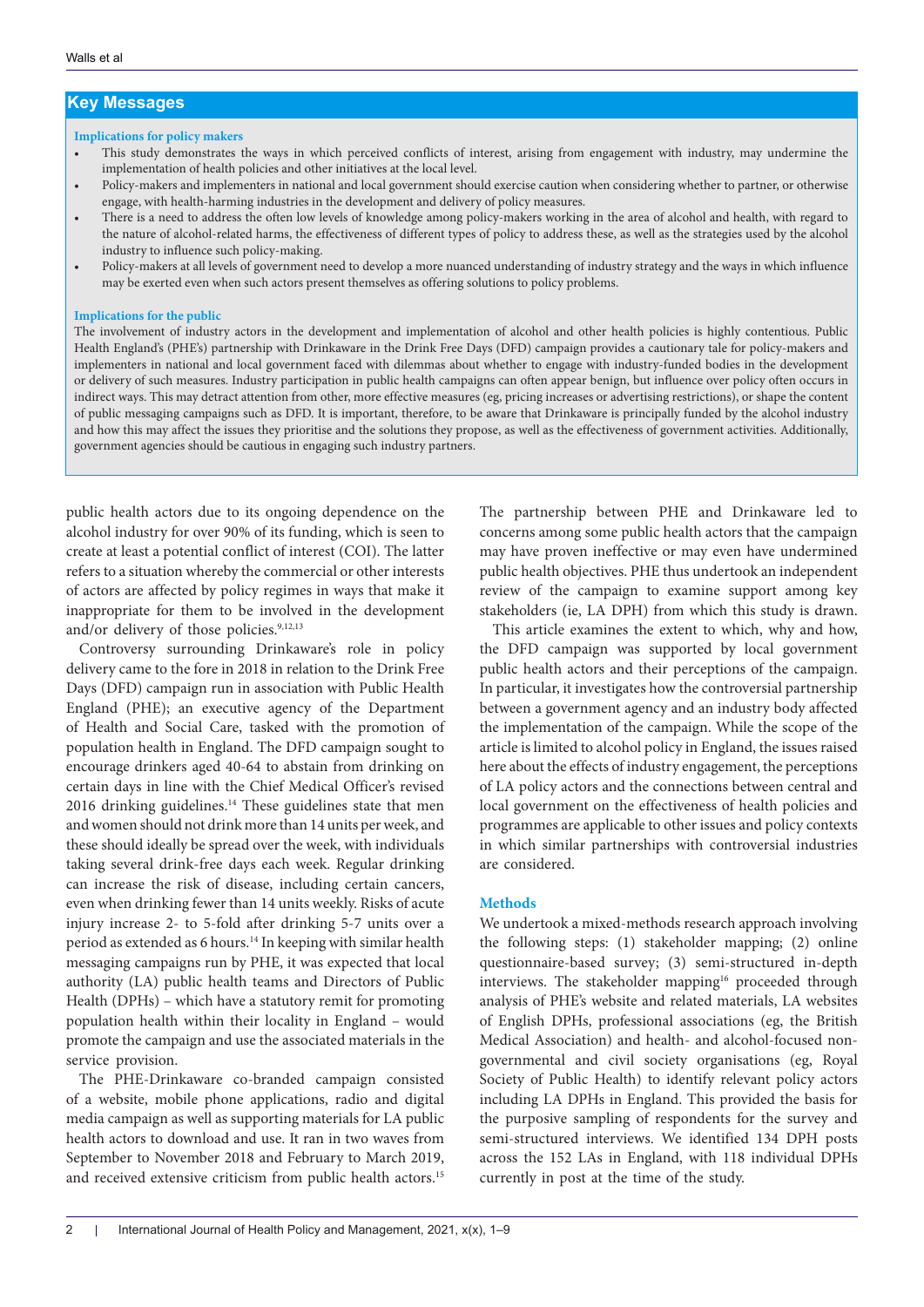The online questionnaire survey was designed using a survey tool provided by the host university [redacted to facilitate blind peer review]. Requests to complete this were sent via email to the 118 DPHs identified in the stakeholder mapping, on November 12, 2019. Follow-up emails were sent periodically and finally telephone calls were made to potential respondents in the period before the survey closed on December 15, 2019. In total, 25 respondents completed the survey, giving a response rate of 21%.

The questionnaire consisted of 29 questions organised around 4 key themes: (1) the respondents' role in the DFD campaign; (2) the development of the DFD campaign; (3) the respondents' views on the DFD campaign; (4) the respondents' views on Drinkaware. Some questions were designed using a 5-point Likert scale, while others requested free-text responses. All respondents were anonymous unless they indicated their willingness to participate in a follow-up interview. Consequently, we do not differentiate between DPHs and other LA public health actors in reporting the survey results. Questionnaire responses were collated and analysed by calculating the frequency of particular responses for closed questions and through manual qualitative coding of the free-text responses. Given the rudimentary quantitative analysis undertaken, and the impossibility of ensuring a fully representative sample in a small 'n' study such as this, no specific statistical software was employed. The quantitative data are designed to give a descriptive flavour of the responses rather than forming the basis for more robust statistical inferences. The key themes identified were used to inform the development of the interview protocol.

A total of 21 interviews were conducted with DPHs and other LA public health representatives (ie, members of the LA public health team working under the DPH) in person or via telephone. Respondents were identified from our stakeholder mapping and from snowball sampling (ie, suggestions by interviewees).17-19 We interviewed at least two DPHs or other LA public health actors from each of the eight participating regions of England (the additional region, the South-West, did not participate in the DFD campaign). The interviews lasted between 15 and 60 minutes, with most around 30 minutes. Of the 21 interviews conducted, 18 were voice recorded as some respondents declined recording. Where recording was not permitted, detailed notes were taken by the interviewer. Recorded interviews were reviewed for relevance on the basis of the degree of engagement of the respondent with the DFD campaign and their ability to provide information about or opinions on this. Sixteen interviews were transcribed and thematically coded using NVivo 10 data analysis software.<sup>20</sup> The codebook was developed inductively and agreed after independent review of transcripts by two analysts before formal coding in NVivo 10. Interview notes from nonrecorded interviews were then reviewed for any differences in terms of key themes and findings and no significant variations were identified. In order to ensure accuracy, all quotations are taken from the transcribed interviews and we have not reproduced the responses of non-recorded interviews on the basis of interviewer notes. The quotations included are

selected as examples of the points raised in the analysis below as not all relevant quotes can be included. However, they are selected on the basis that they are representative of wider views or trends within the overall data set analysed.

Interview respondents were provided with information sheets and consent forms via email prior to the interview and asked to give informed consent by competing the form before being interviewed. Usually this was done on the day immediately before the interview. On the form they were asked to indicate how their responses could be used by researchers and attributed in publications and other study outputs. The study was approved by the [redacted university] ethics committee. In reporting the interview responses, we differentiate between DPH and LA public health actors since transcripts were anonymised and coded according to these categories. We do not however draw any analytical distinctions between these categories.

#### **Results**

#### Respondent Engagement With the Campaign

The degree to which LA representatives (including DPHs) supported the DFD campaign varied significantly. More than half (52%) of respondents to the survey questionnaire reported that they did not promote the campaign. Of those respondents (44%) who promoted the campaign, the most common promotional methods involved liaising with local healthcare service providers, posting on social media, carrying details of the campaign on the LA website, and having the campaign material on LA premises (eg, local council buildings) ([Table 1\)](#page-2-0).

The in-depth interviews helped to further clarify respondents' roles and engagement with the campaign. From these interviews, we identified three types of respondents [\(Table 2\)](#page-2-1). Approximately a third of the in-depth interview respondents, whom we term 'proponents,' articulated strong support for the campaign. These actors undertook promotional activity for the campaign within their usual communication channels, such as LA public health websites,

<span id="page-2-0"></span>**Table 1.** Promotion of the Campaign by Survey Questionnaire Respondents

| <b>Question Asked</b>                | <b>Response Types</b>            | No. (%) |
|--------------------------------------|----------------------------------|---------|
| Did you promote the<br>DFD campaign? | Yes                              | 11 (44) |
|                                      | No                               | 13(52)  |
|                                      | Don't know                       | 1(4)    |
|                                      | Liaised with local providers     | 7(35)   |
| How did you<br>promote the DFD       | Social media                     | 5(26)   |
| campaign?                            | Promoted it on the LA website    | 4(21)   |
|                                      | Campaign material on LA premises | 2(11)   |

Abbreviations: LA, local authority; DFD, Drink Free Days.

<span id="page-2-1"></span>

| Table 2. Type of Response to the Campaign by In-depth Interview Respondents |  |  |
|-----------------------------------------------------------------------------|--|--|
|-----------------------------------------------------------------------------|--|--|

| <b>Respondent Groupings</b> | No. (%) |
|-----------------------------|---------|
| Proponents                  | 6(38)   |
| Tacit supporters            | 4(25)   |
| Principled opponents        | 3(19)   |
| Other                       | 3(19)   |
|                             |         |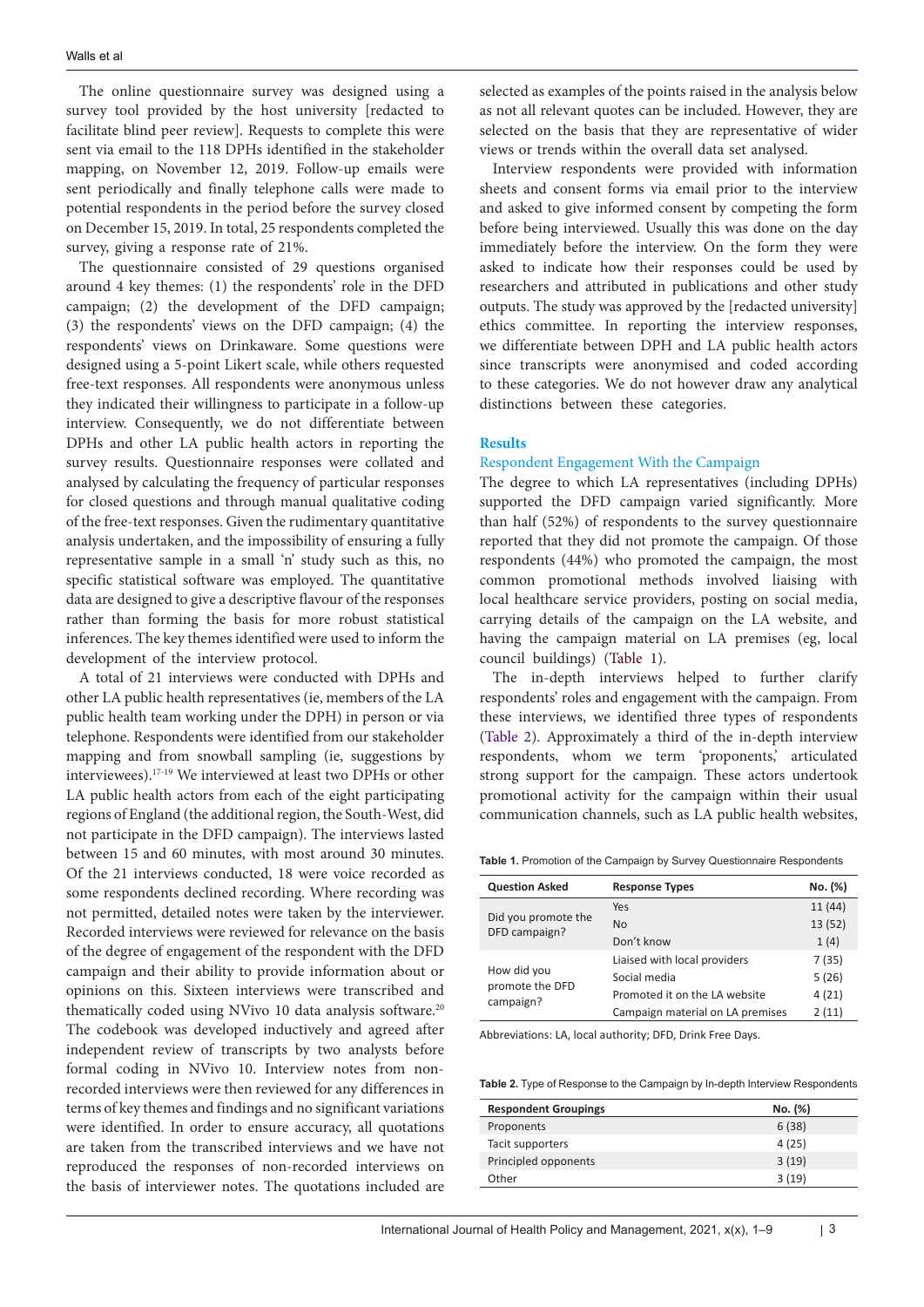social media accounts and local area healthcare service providers:

*"[Drink free days] is something that we do promote throughout our work, so we very much support it [the campaign]"* (LA respondent, 11).

At the other end of the spectrum was strong opposition to the campaign, which led LAs to take a clear decision not to support the campaign and, in many cases, to articulate clearly that they would not be doing so. We label this group, who represent about a fifth of respondents, 'principled opponents:'

*"I absolutely wouldn't work with [Drinkaware], and I certainly wouldn't have promoted the PHE Drinkaware campaign because it looks like they're endorsing Drinkaware as an organisation. […] we were just horrified at the fact that PHE would be prepared to collaborate with such an organisation […] So we didn't do anything to promote it at all. And actually we wrote to all of our colleagues in the system and asked them not to promote it too"* (DPH respondent, 4).

Other actors expressed some reservations about the campaign but did not explicitly oppose it. However, while they formally supported the campaign, their support can be described as lukewarm. To the extent that they promoted the campaign this was largely passive (ie, linking to the campaign on LA website), not involving any active promotional activities or campaigning. We term this group, who made up about a quarter of respondents, 'tacit supporters:'

*"We didn't actively come out in opposition to the campaign, we just didn't actively support it… So we didn't actively promote it, but we didn't make a huge thing of it. Obviously some of our colleagues did. We just kind of kept it fairly low key, we did not actively promote the campaign"* (DPH respondent, 3).

A final group, who were about a fifth of respondents, did not fall clearly within any of the groups. These were respondents demonstrating low levels of engagement with the campaign.

#### Views of Drinkaware

In the responses to the survey questionnaire, almost half of respondents (48%) considered Drinkaware to be an 'alcohol industry body,' with 24% considering it a 'governmentindustry partnership,' 12% describing it as an 'independent health charity' and 4% as a 'government agency.'

Opinions were fairly evenly split with regard to whether Drinkaware has a legitimate role to play in providing public health information such as the DFD campaign. When asked about Drinkware's role in general terms, 40% of respondents reported that Drinkaware has a legitimate role to play in public health information, while 36% disagreed with this (with 24% of respondents selecting 'strongly disagree'). However, respondents were more clearly opposed to the involvement of Drinkaware in the DFD campaign specifically. Forty percent (40%) of respondents said that it was not legitimate for PHE to partner with Drinkware on the campaign, while 24% said that it was legitimate. Similarly, more respondents (44%) thought that PHE should not undertake future campaigns in partnership with Drinkaware than thought PHE should do so (28%; [Table 3](#page-3-0)).

Respondents who considered Drinkaware to be an 'independent health charity' were more likely to have promoted the campaign (two thirds promoting it, and one third not promoting it), compared with people who considered it a 'government-industry partnership' (only half of whom promoted it). Those who considered it an 'alcohol industry body' were the least likely to promote it (one third promoting it, and two thirds not promoting it).

The 'principled opponents' group identified Drinkaware as an industry body and as such saw a partnership with PHE – a public entity, tasked with the promotion and maintenance of population health – to be inappropriate and representing a COI. Within the overall concerns about the association between Drinkaware and PHE – undermining the perceived independence of PHE while conveying vicarious credibility on Drinkaware – some actors were particularly concerned about the impact of the campaign on PHE's *One You* brand (under which they run wider public health and lifestyle messaging campaigns), which featured on the campaign materials alongside Drinkaware's logo. There were concerns also that the Drinkaware campaign would be ineffective and deflect attention from more important, evidence-based

<span id="page-3-0"></span>

|  |  | Table 3. Understandings of Drinkaware by Survey Questionnaire Respondents |  |  |
|--|--|---------------------------------------------------------------------------|--|--|
|--|--|---------------------------------------------------------------------------|--|--|

| Alcohol industry body<br>12 (48)         |
|------------------------------------------|
|                                          |
| 6(24)<br>Government-industry partnership |
| 3(12)<br>Independent health charity      |
| 2(8)                                     |
| 1(4)<br>Government agency                |
| 1(4)                                     |
| 10 (40)                                  |
| 6(24)<br>Neither agree nor disagree      |
| 9(36)                                    |
| 0(0)                                     |
| 6(24)                                    |
| 9(36)<br>Neither agree nor disagree      |
| 10(30)                                   |
| 0(0)                                     |
|                                          |

Abbreviations: PHE, Public Health England; DFD, Drink Free Days.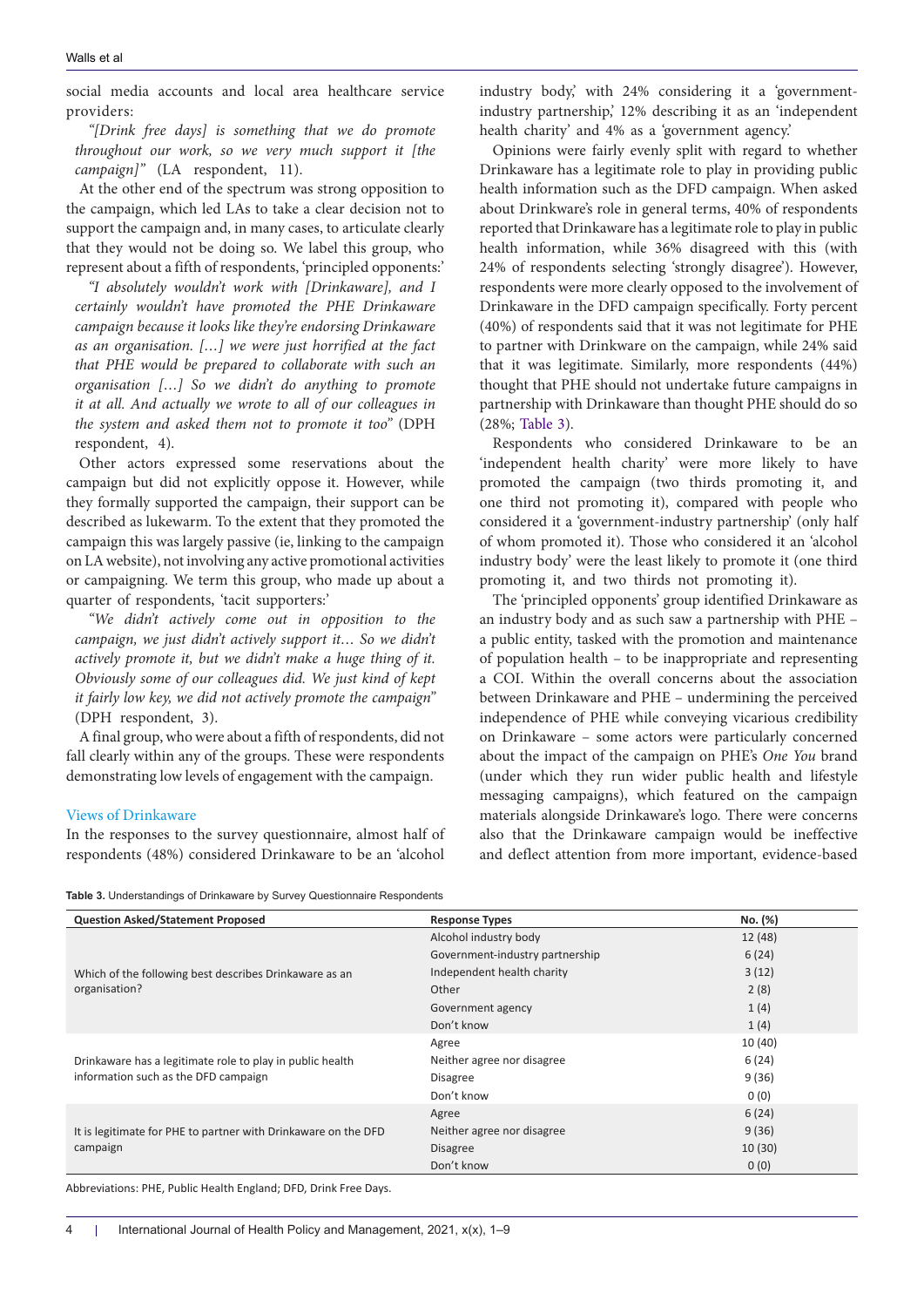interventions such as those around pricing. In addition to the general reservations about the effectiveness of relying on public information campaigns and individual behaviour change in isolation from whole population measures, some respondents believed the level of resources available was inadequate, particularly in light of the reputational damage to PHE and the divisions created between public health actors:

*"In the past, there have been some examples of where the messages that they [Drinkaware] were giving, some of the campaigns that they've done have not been effective and, in fact, have worked the opposite way. So, I'm sceptical about their materials now and I don't really trust them. Happy for them to give money to the government to fund campaigns, but not for them to be involved in the board or directing how those campaigns work, or the focus of them, or the messages. And I'm not satisfied that that happens now, so, hence I would avoid using them"* (LA respondent, 10).

In the context of post-austerity budget cuts, and the increasing demands placed on LAs and associated public services, some respondents felt they simply could not ignore any additional resources or campaigns regardless of their governance or funding. They feared that the alternative to promoting the DFD campaign was that there would be no campaign at all and that this would have a net negative effect on public health.

Interestingly, the alcohol industry was frequently differentiated from the tobacco industry, with whom respondents felt it would be inappropriate to engage, while comparisons were also drawn frequently with the gambling industry as a problematic sector with which to engage. Alongside arguments that industry engagement is necessary, some respondents in this group stated that they did not see Drinkaware as part of the alcohol industry, and thus the calculation about whether to engage with them would be different to engaging with an alcohol producer or industry body directly. In some cases, respondents articulated these views concurrently.

*"I personally find some of the stuff they [Drinkaware] produce quite useful, particularly some of the stats and the research and stuff"* (LA respondent, 1).

*"I think it's a really good organisation. I think that the tools and the resources are really good and […] that everyone is widely aware of being able to access those resources for campaigns and things like that"* (LA respondent, 6).

*"I think we've still got a little bit of convincing that Drinkaware is not, is disassociated from the alcohol* industry *[…]. But having said that, I don't think it's impossible to work as long as you have to be fully confident of the situation, of your partner and just be clear that […] there isn't any influence to try and undermine the message […] what our agenda is, what our programme is"* (LA respondent, 4).

#### Reasons for Supporting or Opposing the Campaign

Overall, the campaign was considered by survey respondents to be appropriate in terms of its content and messaging on alcohol-related harms, which were considered to reflect the Chief Medical Officer's 2016 drinking guidelines.<sup>14</sup> A greater proportion of respondents considered that the campaign was likely to help people modify their drinking (29%) than believed it would not (21%), while 33% were unsure if the campaign would have an impact.

Free text responses to the survey questionnaire and in-depth interviews identified a number of reasons for supporting or opposing the campaign, including: Drinkaware's involvement in the campaign; their capacity to undertake health promotion work; the local relevance of the campaign; and the poor communication of the campaign to stakeholders and thus lack of lead time to prepare. Of these the most frequently cited reason was the involvement of Drinkaware.

When asked, in the survey questionnaire, to indicate the extent to which they agreed with several statements, 20% of respondents said that involvement of Drinkaware was a factor in their decision about whether to promote the DFD campaign or not. Four out of five respondents in this category did not support the DFD campaign. Against this, 36% of respondents said that this was not a factor, with 44% in either the 'neither agree nor disagree' or 'don't know' categories (see [Table 4](#page-4-0)). The opposition of public health actors to Drinkaware's involvement was also cited as a factor in their decision by 20% of respondents (none of these supported the campaign), while 28% said that this was not a factor in their decision (with a combined 52% falling in the neutral and don't know categories). Four of the respondents agreed or strongly agreed with both statements.

Among interviewees, support for the DFD campaign was also limited because they did not want to replicate or detract from local campaigns. Related to this, many LAs have limited budgets, multiple competing priorities and

<span id="page-4-0"></span>**Table 4.** Effects of Drinkaware's Involvement in the Campaign on Survey Questionnaire Respondents

| <b>Statement Proposed</b>                                     | <b>Response Type</b>       | No. (%) |
|---------------------------------------------------------------|----------------------------|---------|
| The involvement of Drinkaware was a factor in our decision of | Agree                      | 5(20)   |
|                                                               | Neither agree nor disagree | 8(32)   |
| whether to promote the DFD campaign                           | <b>Disagree</b>            | 9(36)   |
|                                                               | Don't know                 | 3(12)   |
| The opposition of public health actors to the involvement of  | Agree                      | 5(20)   |
| Drinkaware was a factor in our decision of whether to promote | Neither agree nor disagree | 10(40)  |
| the DFD campaign                                              | <b>Disagree</b>            | 7(28)   |

Abbreviation: DFD, Drink Free Days.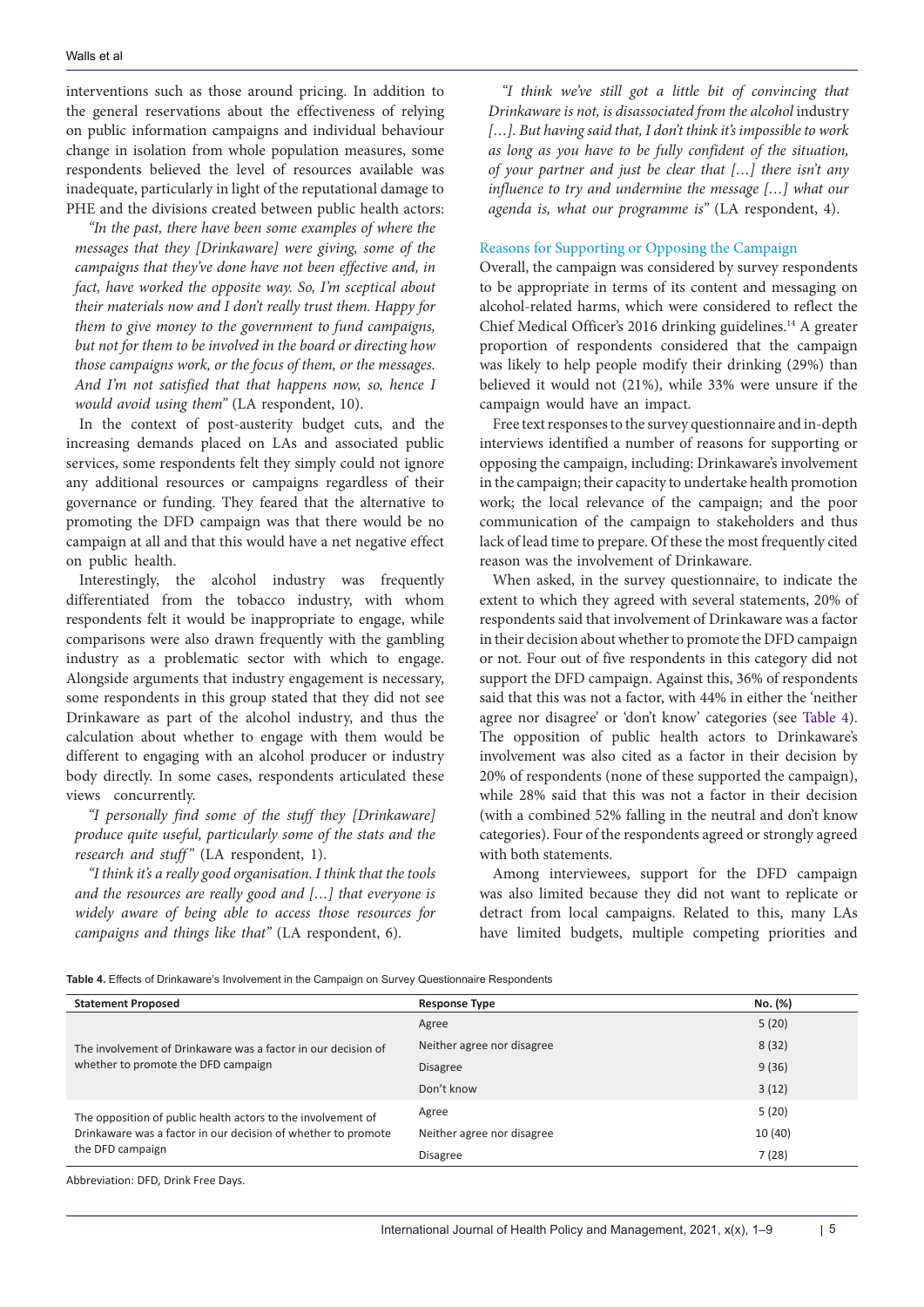have a predetermined calendar of activities throughout the year. There appeared to be little willingness or capacity to undertake additional alcohol-related activities beyond these. As exemplified in the quote below, several respondents felt the message of taking drink-free days was too weak and potentially problematic as it undermined the need for individuals to monitor and limit aggregate weekly consumption:

*"I think the other thing as well, which is an unfortunate side effect of the message […], is the fact that it might inadvertently legitimise drink days. Someone could say well you've done two drink free days does that mean I can have five drink days? You can turn it on its head and that's a worrying side* effect" (LA respondent, 1).

Similarly, local support was affected by a perception that PHE did not promote the campaign adequately and thus it was not sufficiently visible. The lack of forewarning about the campaign and the lack of opportunity to feed into, or express reservations about, its design and execution was also a factor in the controversy which emerged around it identified by interviewees. However, while earlier engagement may have mitigated some of the criticisms which were articulated about the partnership, respondents did not feel that this would have fully resolved the issues. Those in the 'principled opponents' category, at least, saw engagement with what they perceived to be an industry body as a clear red line.

Many of those in the 'tacit supporters' camp shared some of the reservations articulated by the 'principled opponents' about the involvement of Drinkaware in the DFD campaign (and in public health messaging more generally), but either did not feel strongly enough about this to oppose the campaign or took what they saw as a more pragmatic approach toward their situation and the resources available:

*"I'm probably more towards the pragmatists. I'm consistently frustrated by our lack of resource and ability to do anything and, I think, sometimes, you know, these alcohol companies have a social responsibility so let's just utilise that"* (LA respondent, 2).

Some respondents in the 'tacit supporter' category held what could be considered contradictory 'principled' and 'pragmatic' positions on Drinkaware. While some respondents expressed reservations about Drinkaware's legitimacy as a policy actor, in some instances referring to potential COI and commercial imperatives, these were overridden by practical considerations and the potential to offer relevant campaigns in the context of limited resources. As one DPH stated, they would be open to potential future collaborations with Drinkaware:

*"Having [said] twenty minutes ago I wouldn't touch Drinkaware with a bargepole, yeah, I probably would. […] Whatever my reservations about Drinkaware and my perception of the public health relationship being tainted, if they were to come out locally and it would have enabled me to get some resource into broader media comms [communications] messaging, linked to then putting forward a message in a way that I was more comfortable with"* (DPH respondent, 2).

While 'proponents' of the campaign recognised some of the pragmatic and resource-related limitations on promoting

it, they did not share the reservations articulated by 'tacit supporters' about the involvement of industry actors in the delivery of public health messaging like the DFD campaign. The rationales offered for their positions were largely couched in pragmatic terms: that the industry is such a significant and sizeable actor in the field that it simply cannot be ignored or excluded from the policy sphere, regardless of the reservations some may have about the COI. Some respondents argued that it would be undesirable to exclude industry given their resources and expertise, and would result in sub-optimal policy and health outcomes. Some respondents referred to successful partnerships between the government and PHE with industry actors in other sectors, such as the food and even the gambling industry, which they felt has had a positive impact on public health. As a result of this, they thought the same approach could be extended to alcohol.

Two other themes identified in the interviews also relate to respondent support for or opposition to the campaign. Firstly, levels of knowledge about the nature of alcohol-related harms and alcohol policies were low among many respondents and their knowledge, or at least recall, of the DFD campaign was also limited. This emerged in interviews as a lack of familiarity with the most effective, evidence-based policy measures in the international research consensus and the need for 'upstream' protective measures as well as the wider debate on industry involvement in these processes.<sup>3</sup> Secondly, and in contrast to the previous point, levels of awareness of, and engagement with, alcohol policy topics was in the North East region very high. This is reflected in the response rate to interview requests and the insights into issues associated with alcohol industry engagement in policy-making which interviewees from this region demonstrated. Moreover, there appeared to be a degree of co-ordination and agreement about the response to the DFD campaign, and the partnership, among public health actors in this region. Respondents explained that this reflected both the need to tackle high levels of alcohol-related harms in this region as well as the existence of strong regional public health institutions and structures. These included the regional PHE office and regional forums for DPHs which facilitate an ongoing exchange of ideas between different LA actors. Similarly, the existence of an alcohol-focused organisation such as Balance North East, commissioned and funded by the different LAs across the region, means they are able to maintain a high level of engagement on alcohol policy issues more specifically. This was in contrast to other LA respondents, who discussed limited resources for alcohol issues and competing demands from multiple public health priorities.

#### **Discussion**

This study aimed to examine the degree of support for the DFD campaign and the reasons for this among LA public health actors. While some LA public health actors supported the DFD campaign, strong opposition to the campaign expressed by others was due, principally, to concerns about the perceived COI arising from PHE's partnership with what these respondents saw as an alcohol industry body. This was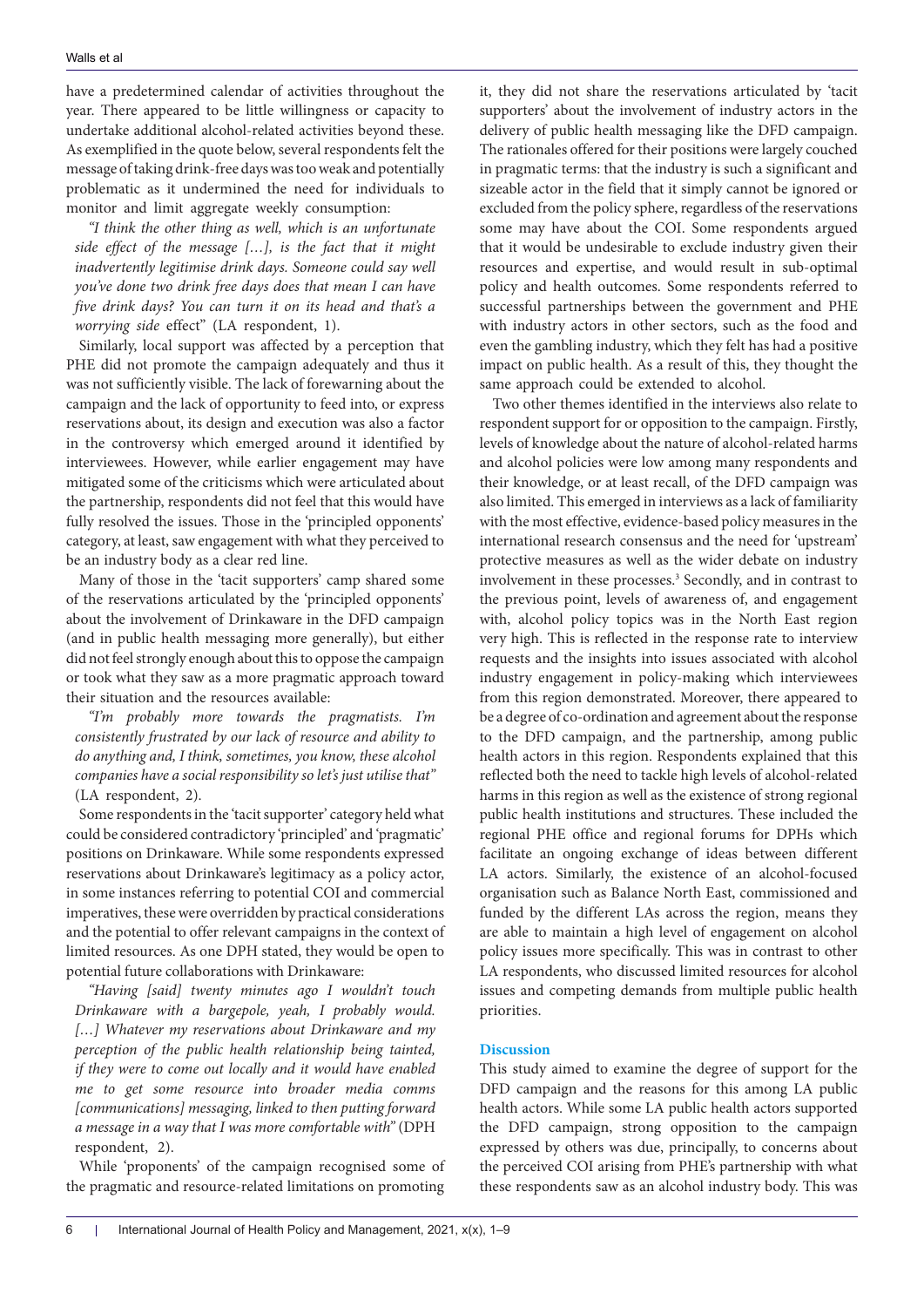felt to undermine PHE's independence and deflect attention from more important, evidence-based policies while conferring vicarious credibility on Drinkaware, as evident in previous studies.21,22 A third group of respondents took a more equivocal position. While they expressed reservations about Drinkaware's legitimacy as a policy actor and the potential for COIs, they saw the campaign as worthwhile in the context of limited public health resources. This suggests a reductionist conception of COI and corporate political strategy, which fails to recognise the indirect and long-term nature of much policy-influencing activity. These strategies include activities designed to shape the policy environment and build relationships with policy actors through the delivery in the context of constrained government resources.<sup>23</sup>

Proponents of the campaign offered largely pragmatic reasons for supporting and promoting it: that the industry is able to supply otherwise scarce resources to undertake public engagement work which otherwise would not occur. This suggests that austerity policies offer industry actors an opportunity to engage policy actors keen for resources. It reflects also the contestable assumption by LA actors that industry-funded campaigns are effective rather than counterproductive.24,25 In addition, it was felt by some respondents that such a significant actor simply cannot be ignored or excluded from the policy sphere, regardless of reservations about potential COI. This argument had both normative as well as practical components with some respondents arguing that it would be undesirable to exclude industry given their resources and expertise, and would result in sub-optimal policy (and health) outcomes. Analyses of corporate strategy have identified attempts by industry to frame the terms in which policy debates are conducted, and the views of these respondents reflect the type of issue framing which the alcohol industry seeks to perpetuate.<sup>21,26,27</sup> This reflects the extent to which public discourses on alcoholrelated harms and policy approaches are often structured in terms amenable to industry-favoured approaches.<sup>26</sup>

We also found generally low levels of knowledge about the nature of alcohol-related harms, the effectiveness of different types of policies to address these and the strategies used by the alcohol industry to influence these among LA respondents working in the area of alcohol and health. This may have led some LA actors to underestimate the potentially negative effects of industry-associated campaigns which seemed to provide additional resources. Industry-funded bodies may engage with programmes such as the DFD campaign which directly coincide with the work of these LA actors as part of their wider corporate social responsibility strategies, including funding bodies such as Drinkaware.13,21,28 These are rarely effective but may have a policy displacement effect, detracting attention from other, more impactful measures.<sup>24,25,29</sup> A higher level of awareness about the issues raised by industry engagement and the often indirect, and apparently benign, ways in which industry actors may seek to engage and thereby compromise LA actors is needed. Given the relatively high awareness of the issues raised here and the identification with alcohol-related issues more generally in the North East there may be the potential for policy learning and shared practice with other regions.

Drinkaware's involvement in the DFD campaign fits with the now extensive body of literature that documents the corporate political strategies of health-harming industries, including transnational alcohol corporations.4,21,23,26,30-34 It supports recent studies which focus also on the implementation phase of the policy process as a key aspect of alcohol industry strategy, $34,35$  like that of the tobacco industry before it.36 It demonstrates also the potential importance of local-level poltical activity to alcohol- and other healthharming industry actors and the need to inform and protect local government actors, and policy implementation more generally, from industry influence.

For organisations such as PHE and other government agencies it highlights the potential reputational damage from partnership with bodies linked to the alcohol industry (eg, through Drinkaware's financial reliance on industry funding) or even those perceived to be. Since this can have a direct impact on the effectiveness of the policy measures they adopt, and the effectiveness with which these can be implemented, perceptions of COI or industry connections may have a tangible impact on the delivery of these organisations' core activities as well as their reputation for independence.

In addition, the present study demonstrates the degree to which knowledge and values (ie, on industry involvement in health policy) of front-line, local policy actors tasked with implementing national decisions and campaigns, such as DFD, will influence the uptake of, and the degree of buy-in for, these measures, thereby affecting the degree of support, and likelihood of success, it received. While all LAs face limited resources and industry-funded or associated campaigns may represent additional resources, accepting these may come with a price, and well-informed policy actors are better placed to evaluate these issues and make appropriate decisions. What is evident from the proceeding analysis is that the delivery of the programme, and the degree of promotion it received from LA actors and NGOs, was impacted by the involvement of Drinkaware and the perception among these policy implementers that this was an industry body with a clear COI in its involvement with this programme, and with government agencies such as PHE more generally. From a process perspective policy delivery was at least suboptimal, although where the divide between success and failure lies, and the usefulness of such a binary evaluation, is unclear.

The limitations of this study included the response rate to the online survey (21%), which was low but comparable to what is often obtained with this type of method.<sup>37-40</sup> To gain a reliable understanding of policy processes and events,<sup>41</sup> we triangulated survey findings against the in-depth interview data. There were a relatively high number of respondents responding 'don't know' to certain questions indicating low levels of engagement with the campaign in some quarters. The relatively high proportion of interviewees declining audio recording compared to previous studies undertaken by the authors in the area of alcohol policy reflects the controversial nature of the campaign and the wider policy space. The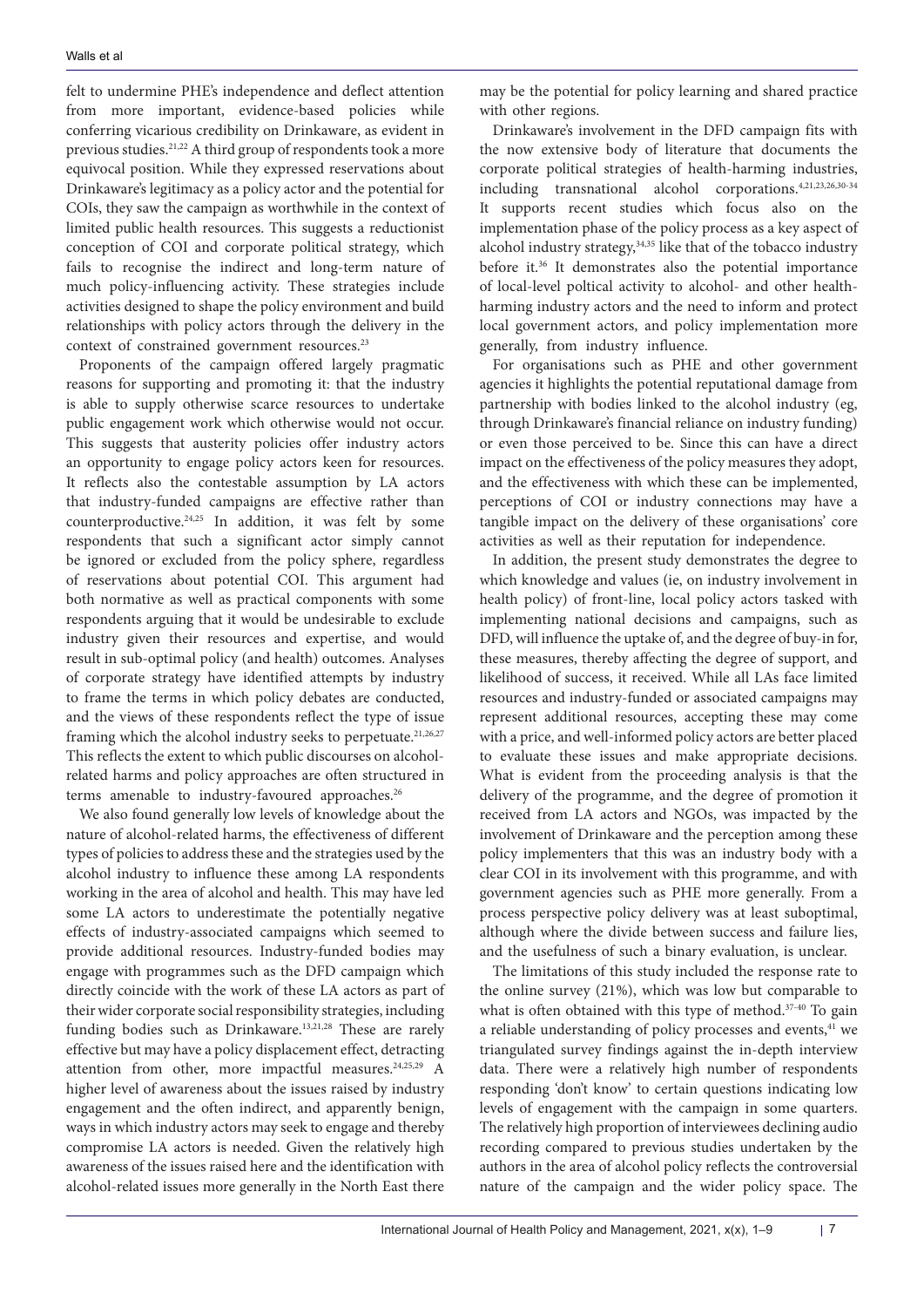relatively small number of respondents and lack of sampling procedures mean that the quantitative data presented need to be treated with caution and are designed to be indicative of trends among participants, rather than robust statistical findings which would require a study of larger 'n' and the application of different methods and analytical techniques.

#### **Conclusion**

Given the potential COIs involved in engagement with industry-funded bodies, the above findings provide a cautionary tale for policy-makers and implementers in national and local government faced with dilemmas about whether to partner, or otherwise engage, with industryassociated bodies in the development or delivery of policy measures. Finally, they highlight the need for policy-makers at all levels to develop a more nuanced understanding of industry strategy, the legitimate role for industry-associated bodies in policy-making and delivery and the ways in which influence may be exerted even when such actors present themselves as offering solutions to ongoing policy problems. This will be of relevance to alcohol policy and policy implementation scholars in the United Kingdom and beyond as well as those engaged in policy debates in other areas affected by healthharming industries.

#### **Acknowledgements**

The authors would like to thank Christopher Turner for his assistance with implementing the online survey questionnaire.

#### **Ethical issues**

London School of Hygiene and Tropical Medicine (LSHTM) ethics committee.

#### **Competing interests**

The authors were funded by Public Health England to conduct this study.

#### **Authors' contributions**

HW and BH conceived of the study. HW led the writing of the manuscript. All authors were involved in the study analysis, and contributed to critical content and to the drafting the manuscript.

#### **Funding**

This work was funded by Public Health England.

#### **References**

- Institute of Alcohol Studies, The rising affordability of alcohol. February 2018. [http://www.ias.org.uk/uploads/pdf/IAS%20reports/sb20022018.pdf](http://www.ias.org.uk/uploads/pdf/IAS reports/sb20022018.pdf). Accessed February 12, 2021.
- 2. Public Health England, The Public Health Burden of Alcohol and the Effectiveness of and Cost-Effectiveness of Alcohol Control Policies: An evidence review. December 2016. [https://assets.publishing.service.gov.](https://assets.publishing.service.gov.uk/government/uploads/system/uploads/attachment_data/file/733108/alcohol_public_health_burden_evidence_review_update_2018.pdf) [uk/government/uploads/system/uploads/attachment\\_data/file/733108/](https://assets.publishing.service.gov.uk/government/uploads/system/uploads/attachment_data/file/733108/alcohol_public_health_burden_evidence_review_update_2018.pdf) [alcohol\\_public\\_health\\_burden\\_evidence\\_review\\_update\\_2018.pdf](https://assets.publishing.service.gov.uk/government/uploads/system/uploads/attachment_data/file/733108/alcohol_public_health_burden_evidence_review_update_2018.pdf). Accessed February 12, 2021.
- 3. Alcohol: no ordinary commodity--a summary of the second edition. *Addiction*. 2010;105(5):769-779. doi[:10.1111/j.1360-0443.2010.02945.x](https://doi.org/10.1111/j.1360-0443.2010.02945.x)
- 4. Holden C, Hawkins B, McCambridge J. Cleavages and co-operation in the UK alcohol industry: a qualitative study. *BMC Public Health*. 2012;12:483. doi:[10.1186/1471-2458-12-483](https://doi.org/10.1186/1471-2458-12-483)
- 5. Hawkins B, Holden C, McCambridge J. Alcohol industry influence on UK alcohol policy: a new research agenda for public health. *Crit Public Health*. 2012;22(3):297-305. doi:[10.1080/09581596.2012.658027](https://doi.org/10.1080/09581596.2012.658027)
- 6. Nicholls J, Greenaway J. What is the problem?: Evidence, politics and alcohol policy in England and Wales, 2010–2014. *Drugs (Abingdon Engl)*. 2015;22(2):135-142. doi[:10.3109/09687637.2014.993923](https://doi.org/10.3109/09687637.2014.993923)
- 7. Miller D, Harkins C. Corporate strategy, corporate capture: food and alcohol

industry lobbying and public health. *Crit Soc Policy*. 2010;30(4):564-589. doi[:10.1177/0261018310376805](https://doi.org/10.1177/0261018310376805)

- 8. Anderson P. The beverage alcohol industry's social aspects organizations: a public health warning. Brussels: Eurocare; 2003.
- 9. McCambridge J, Kypri K, Miller P, Hawkins B, Hastings G. Be aware of Drinkaware. *Addiction*. 2014;109(4):519-524. doi:[10.1111/add.12356](https://doi.org/10.1111/add.12356)
- 10. Meier P et al. Open Letter from UK-Based Public Health Scientists to Public Health England Regarding Partnerships with the Alcohol Industry. 2018. [https://www.sheffield.ac.uk/polopoly\\_fs/1.809460!/file/Open\\_letter.](https://www.sheffield.ac.uk/polopoly_fs/1.809460!/file/Open_letter.pdf) [pdf](https://www.sheffield.ac.uk/polopoly_fs/1.809460!/file/Open_letter.pdf).
- 11. 23 Red, Independent Review of The Drinkaware Trust (2006–2012). 2013. [https://www.drinkaware.co.uk/media/.](https://www.drinkaware.co.uk/media/ )
- 12. McCoy MS, Emanuel EJ. Why there are no "potential" conflicts of interest. *JAMA*. 2017;317(17):1721-1722. doi:[10.1001/jama.2017.2308](https://doi.org/10.1001/jama.2017.2308)
- 13. Maani Hessari N, van Schalkwyk MC, Thomas S, Petticrew M. Alcohol Industry CSR organisations: what can their twitter activity tell us about their independence and their priorities? a comparative analysis. *Int J Environ Res Public Health*. 2019;16(5). doi:[10.3390/ijerph16050892](https://doi.org/10.3390/ijerph16050892)
- 14. Department of Health. UK Chief Medical Officers' Low Risk Drinking Guidelines 2016. [https://assets.publishing.service.gov.uk/](https://assets.publishing.service.gov.uk/government/uploads/system/uploads/attachment_data/file/545937/UK_CMOs__report.pdf?_ga=2.30468927.1605885231.1566988169-499156835.1504789637) [government/uploads/system/uploads/attachment\\_data/file/545937/](https://assets.publishing.service.gov.uk/government/uploads/system/uploads/attachment_data/file/545937/UK_CMOs__report.pdf?_ga=2.30468927.1605885231.1566988169-499156835.1504789637) [UK\\_CMOs\\_\\_report.pdf?\\_ga=2.30468927.1605885231.1566988169-](https://assets.publishing.service.gov.uk/government/uploads/system/uploads/attachment_data/file/545937/UK_CMOs__report.pdf?_ga=2.30468927.1605885231.1566988169-499156835.1504789637) [499156835.1504789637.](https://assets.publishing.service.gov.uk/government/uploads/system/uploads/attachment_data/file/545937/UK_CMOs__report.pdf?_ga=2.30468927.1605885231.1566988169-499156835.1504789637) Accessed August 28, 2019.
- 15. Moberly T. Public health experts split over deal with industry funded charity. *BMJ*. 2018;362:k3942. doi[:10.1136/bmj.k3942](https://doi.org/10.1136/bmj.k3942)
- 16. Varvasovszky Z, Brugha R. A stakeholder analysis. *Health Policy Plan*. 2000;15(3):338-345. doi[:10.1093/heapol/15.3.338](https://doi.org/10.1093/heapol/15.3.338)
- 17. Hawkins B, Cassidy R. Interviewing key informants from the corporate sector. In: Lee K, Hawkins B, eds. *Researching Corporations and Global Health Governance: An Interdisciplinary Guide*. London: Rowman & Littlefield; 2016:127-138.
- 18. Brinkmann S. Qualitative Interviewing. Oxford University Press; 2013.
- 19. Rubin HJ, Rubin IS. *Qualitative Interviewing: The Art of Hearing Data*. 3rd ed. London: Sage; 2012.
- 20. Braun V, Clarke V. Using thematic analysis in psychology. *Qual Res Psychol*. 2006;3(2):77-101. doi[:10.1191/1478088706qp063oa](https://doi.org/10.1191/1478088706qp063oa)
- 21. McCambridge J, Mialon M, Hawkins B. Alcohol industry involvement in policymaking: a systematic review. *Addiction*. 2018;113(9):1571-1584. doi:[10.1111/add.14216](https://doi.org/10.1111/add.14216)
- 22. Adams PJ. Assessing whether to receive funding support from tobacco, alcohol, gambling and other dangerous consumption industries. *Addiction*. 2007;102(7):1027-1033. doi:[10.1111/j.1360-0443.2007.01829.x](https://doi.org/10.1111/j.1360-0443.2007.01829.x)
- 23. Hawkins B, Holden C. 'Water dripping on stone'? industry lobbying and UK alcohol policy. *Policy Polit*. 2014;42(1):55-70. doi:[10.1332/030557312x655468](https://doi.org/10.1332/030557312x655468)
- 24. Anderson P, Chisholm D, Fuhr DC. Effectiveness and cost-effectiveness of policies and programmes to reduce the harm caused by alcohol. *Lancet*. 2009;373(9682):2234-2246. doi:[10.1016/s0140-6736\(09\)60744-3](https://doi.org/10.1016/s0140-6736(09)60744-3)
- 25. Kim Y, Park SY. Promoting public health or underlying business interests? The effectiveness (or ineffectiveness) of responsible drinking social causes by the alcohol industry versus non-profits. *J Promot Manag*. 2018; 24(6):774-797. doi:[10.1080/10496491.2017.1408524](https://doi.org/10.1080/10496491.2017.1408524)
- 26. Katikireddi SV, Hilton S. How did policy actors use mass media to influence the Scottish alcohol minimum unit pricing debate? comparative analysis of newspapers, evidence submissions and interviews. *Drugs (Abingdon Engl)*. 2015;22(2):125-134. doi:[10.3109/09687637.2014.977228](https://doi.org/10.3109/09687637.2014.977228)
- 27. Hawkins B, Holden C. Framing the alcohol policy debate: industry actors and the regulation of the UK beverage alcohol market. *Crit Policy Stud*. 2013;7(1):53-71. doi:[10.1080/19460171.2013.766023](https://doi.org/10.1080/19460171.2013.766023)
- 28. Yoon S, Lam TH. The illusion of righteousness: corporate social responsibility practices of the alcohol industry. *BMC Public Health*. 2013; 13:630. doi:[10.1186/1471-2458-13-630](https://doi.org/10.1186/1471-2458-13-630)
- 29. Hawkins B, McCambridge J. Public-private partnerships and the politics of alcohol policy in England: the Coalition Government's Public Health 'Responsibility Deal.' *BMC Public Health*. 2019;19(1):1477. doi[:10.1186/](https://doi.org/10.1186/s12889-019-7787-9) [s12889-019-7787-9](https://doi.org/10.1186/s12889-019-7787-9)
- 30. Bertscher A, London L, Orgill M. Unpacking policy formulation and industry influence: the case of the draft control of marketing of alcoholic beverages bill in South Africa. *Health Policy Plan*. 2018;33(7):786-800. doi:[10.1093/heapol/czy049](https://doi.org/10.1093/heapol/czy049)
- 31. Jiang N, Ling P. Vested Interests in addiction research and policy. Alliance between tobacco and alcohol industries to shape public policy. *Addiction*.